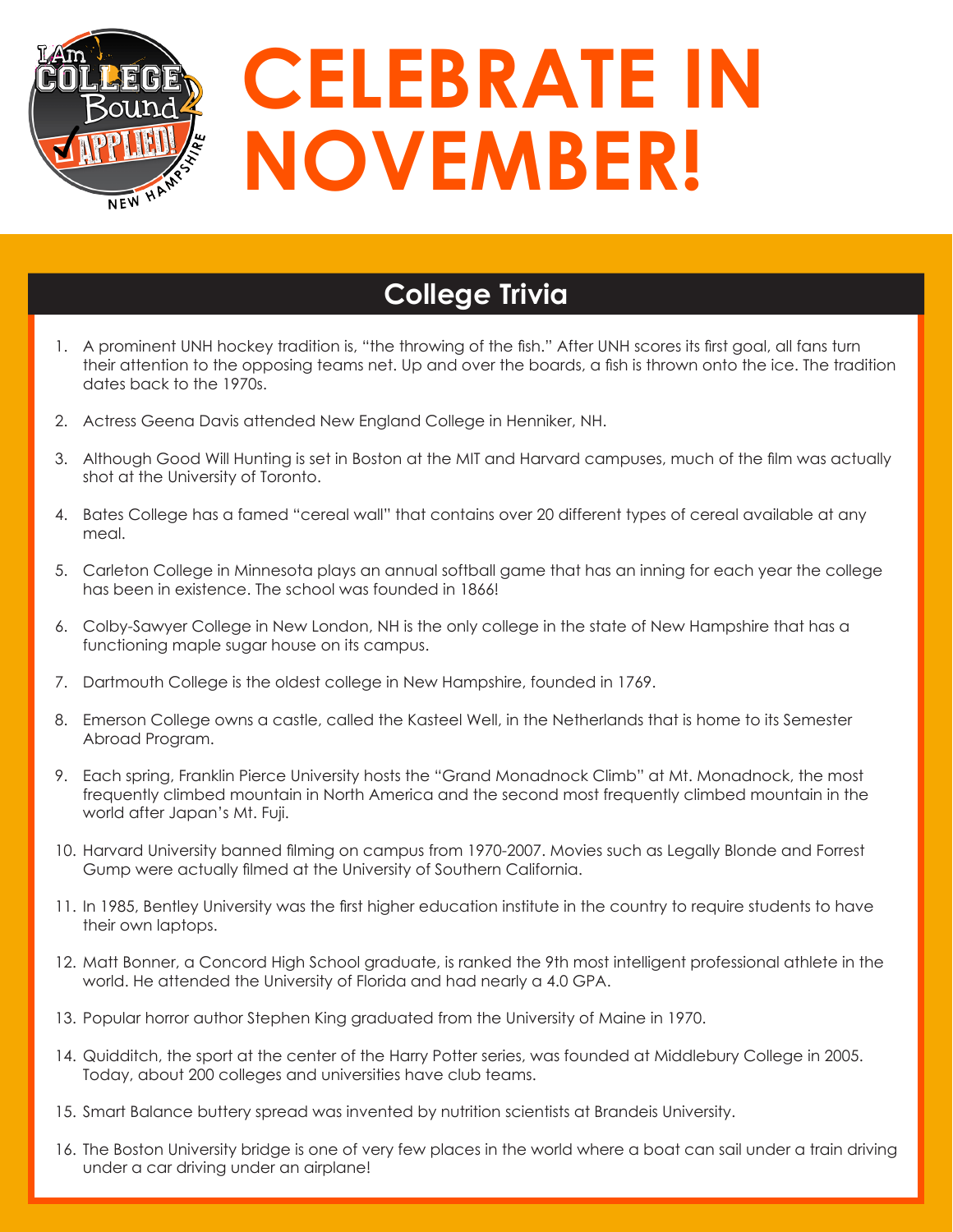## **College Trivia**

- 17. The famous statue of John Harvard in Harvard Yard is not a likeness of John, someone else modeled for the statue.
- 18. The movie The Exorcist was filmed at Fordham University in New York City and Fordham University professor and priest, Fr. William O'Malley played the character Fr. Dyer in the movie.
- 19. The oldest college marching band was started in 1843 at Notre Dame.
- 20. The University of Pennsylvania was founded in 1740, 47 years before Pennsylvania officially became a state.
- 21. Every May, seniors at Wellesley College roll a hula hoop across campus; the winner of the annual "hooprolling" is thrown into Lake Waban.
- 22. To date, 100 Berklee alumni have received 253 Grammy Awards, including Esperanza Spalding, John Mayer, and Quincey Jones.
- 23. Each year Clark University sanctions a day ("Spree Day") in which classes are spontaneously canceled. Students are encouraged to enjoy the entertainment on the campus Green which is converted into a carnival with amusement rides!
- 24. Georgetown University has a class named "Philosophy and Star Trek" that explores the questions: Is it possible to travel back in time? How are the body and brain connected? What is free will, and do humans have it?
- 25. Carnegie Mellon is home to the nation's only graduating bagpipe major.
- 26. In 1930 Purdue Airport made history, becoming the first university-owned and operated airport in the country.
- 27. U.S. President Dwight D. Eisenhower was also president of Columbia University for five years.
- 28. 27 college and universities in the U.S. have their own nuclear reactor.
- 29. Berea College in Kentucky offers all admitted students a Tuition Promise Scholarship guaranteeing that they will never pay tuition.
- 30. At Plymouth State University, you can get a bachelor's degree (BS) in Adventure Education.
- 31. Harvard Stadium was the first reinforced concrete structure in the world.
- 32. Nearly 60% of American college students are female; every state but Utah has more women than men in college.
- 33. An anonymous donor pays for the college education of every student in Kalamazoo, Michigan.
- 34. Being a Star Trek fan can get you a \$500 college scholarship from an organization called Starfleet.
- 35. 75 percent of high school seniors are accepted to their first-choice colleges; but less than 57 percent can afford to attend. (UCLA study)
- 36. 23% of full-time undergrads, who are 24 or younger, work 20 hours or more a week.
- 37. With more than 50 colleges and universities within 50 square miles, Boston is the metropolitan area with the most accredited higher education institutions.
- 38. Average income of a bachelor's degree graduate is about \$47,000.